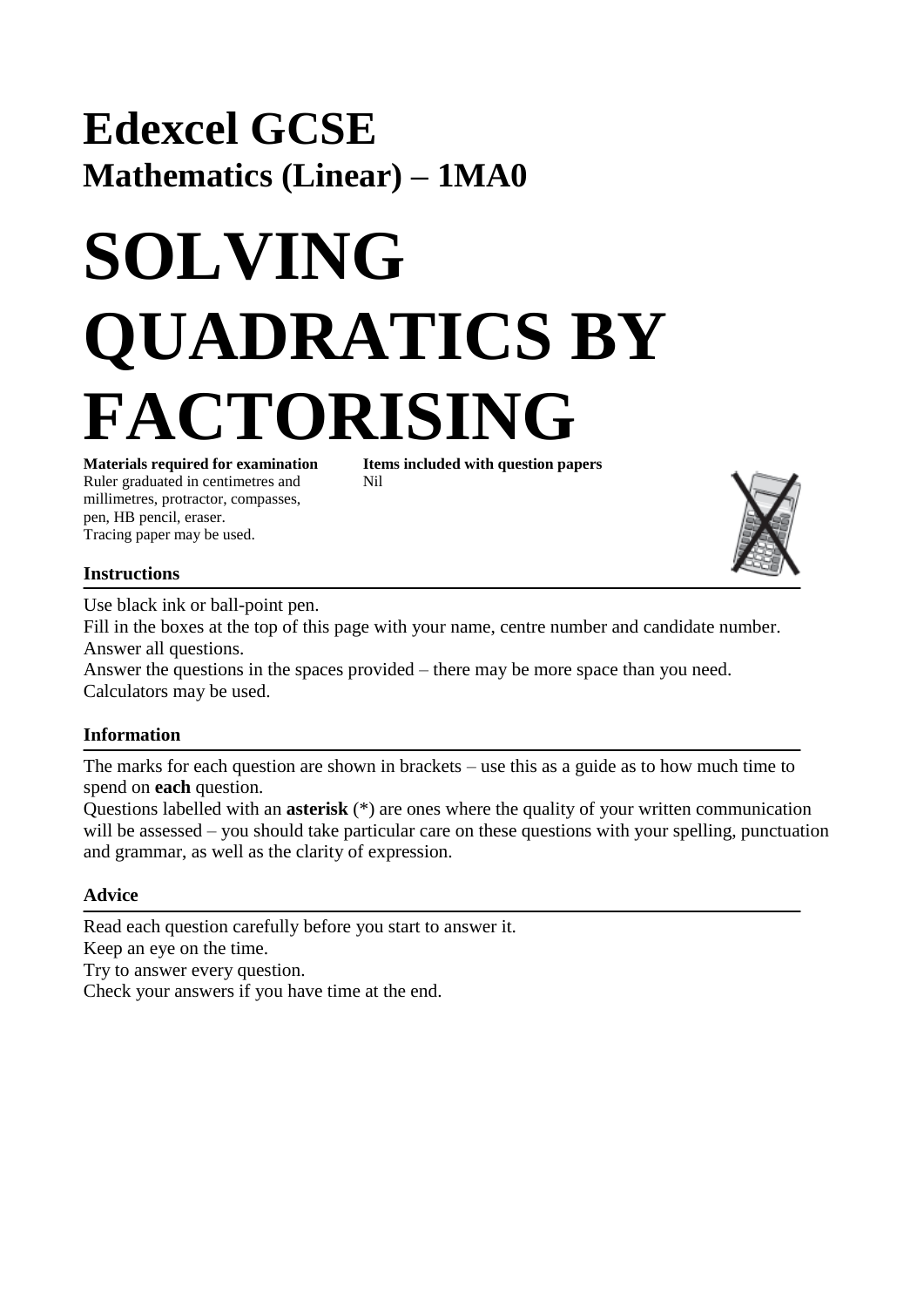**1.** (i) Factorise  $x^2 - 4x - 45$ 

.................................

(ii) Solve the equation

$$
x^2 - 4x - 45 = 0
$$

................................. **(Total 3 marks)**

**2.** (i) Factorise  $x^2 - 7x + 12$ 

.................................

(ii) Solve the equation

$$
x^2 - 7x + 12 = 0
$$

................................. **(Total 3 marks)**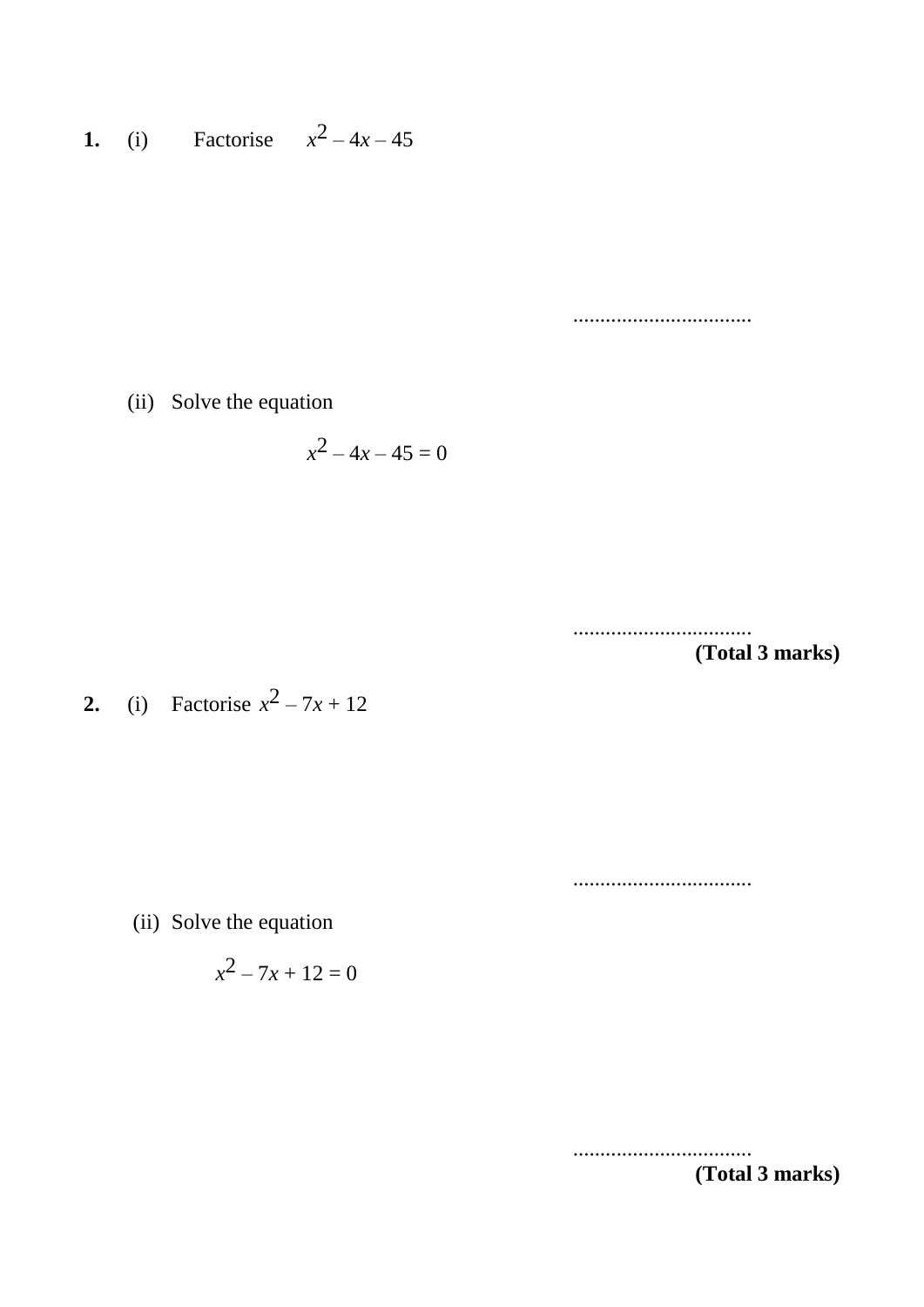**3.** (a) Factorise  $x^2 - 3x - 18$ 

**(2)** (b) Solve  $x^2 - 3x - 18 = 0$ *x* **=**……………………… or *x* =……………………… **(1) (Total 3 marks) 4.** (a) Factorise  $x^2 + 6x + 8$ 

………………………

(b) Solve  $x^2 + 6x + 8 = 0$ 

*x* **=**………………………

or *x* =………………………

**(1) (Total 3 marks)**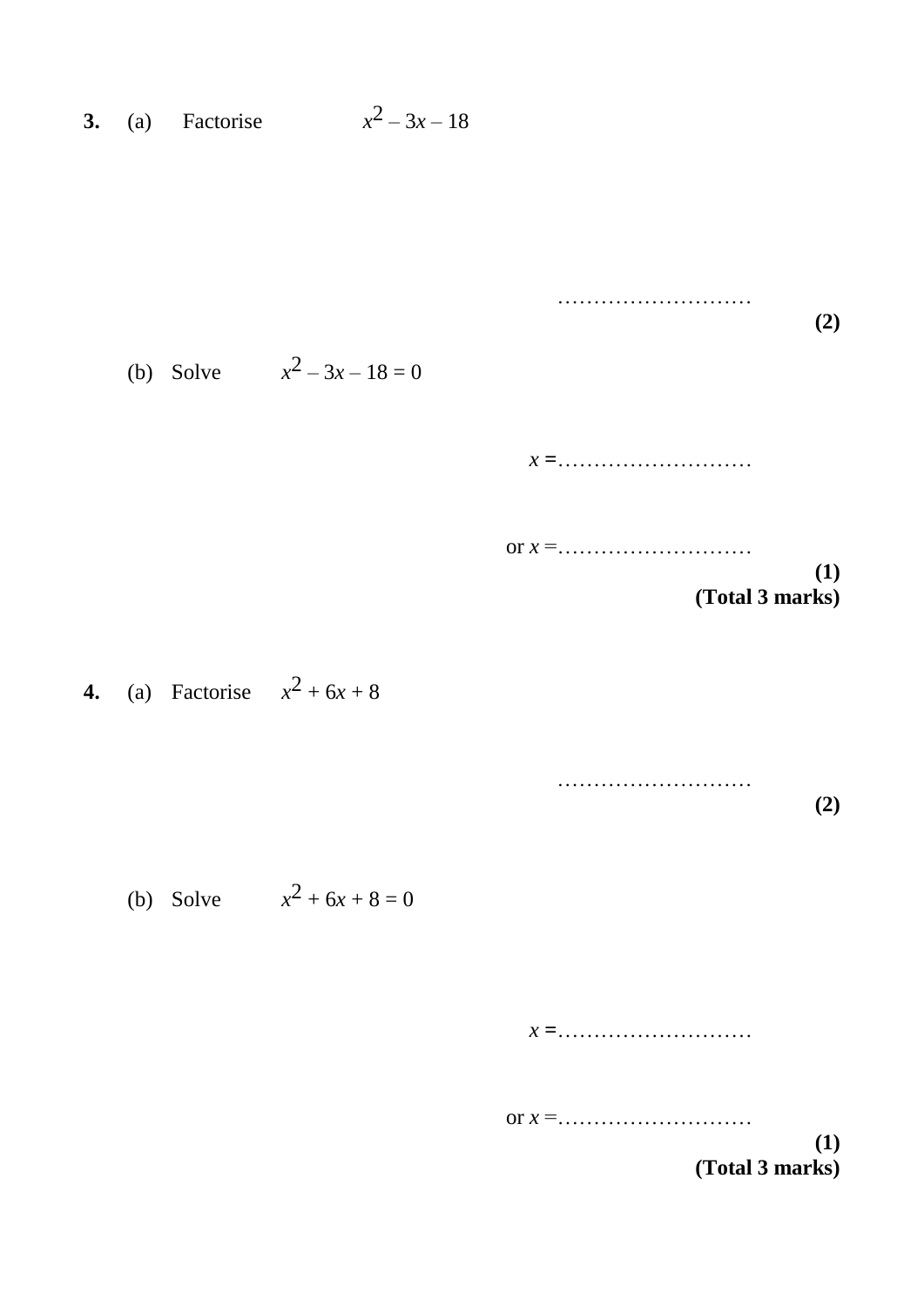**5.** (a) Factorise  $x^2 - x - 56$ 

……………………… **(2)** (b) Solve  $x^2 - x - 56 = 0$ *x* **=**……………………… or *x* =……………………… **(1) (Total 3 marks)**

**6.** (i) Factorise  $x^2 + 9x + 20$ 

.................................

(ii) Solve the equation

$$
x^2+9x+20=0
$$

................................. **(Total 3 marks)**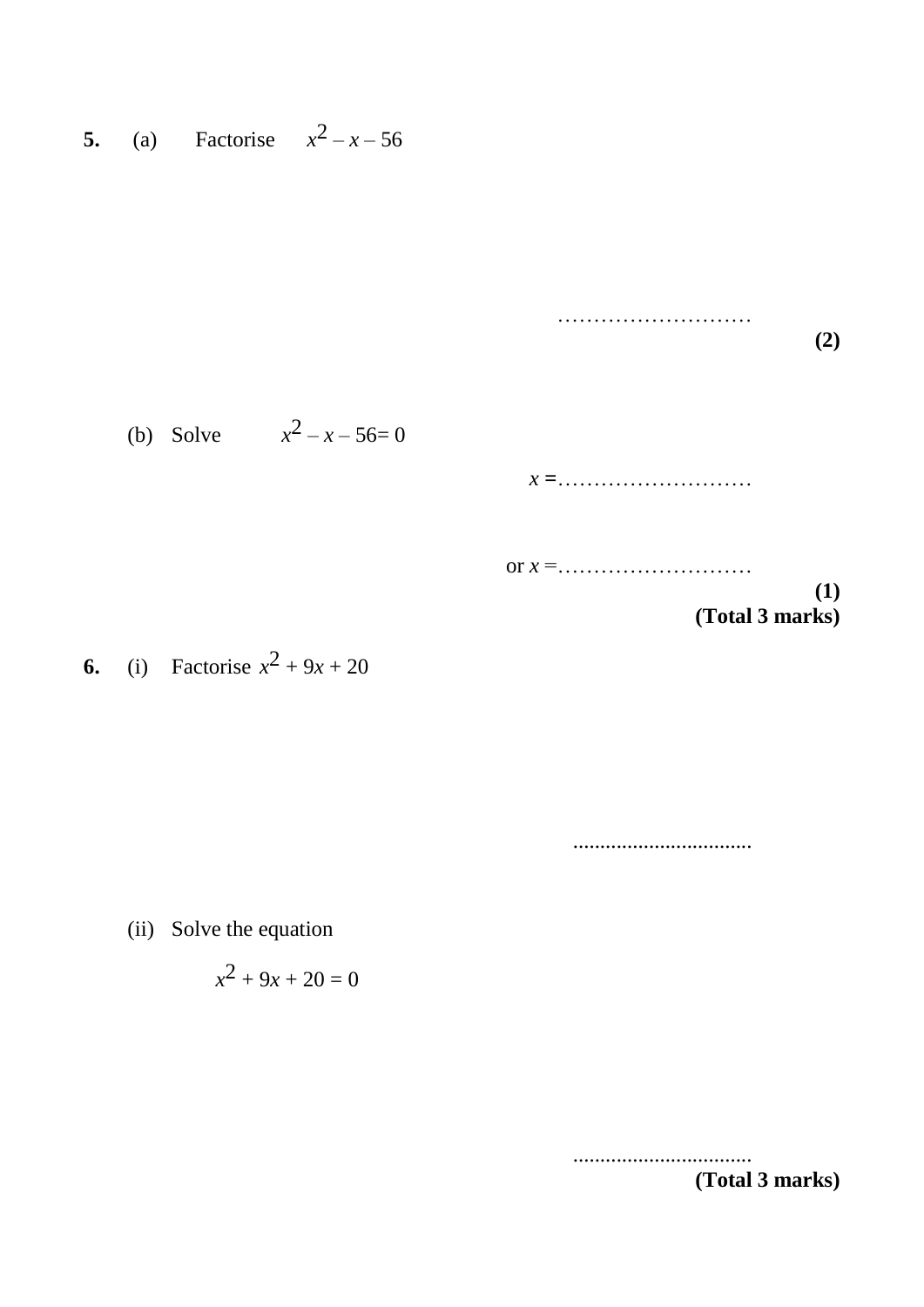**7.** (i) Factorise  $x^2 - 12x + 35$ 

.................................

(ii) Solve the equation

$$
x^2 - 12x + 35 = 0
$$

.................................

**(Total 3 marks)**

**8.** (i) Factorise  $x^2 - x - 72$ 

.................................

(ii) Solve the equation

$$
x^2 - x - 72 = 0
$$

.................................

**(Total 3 marks)**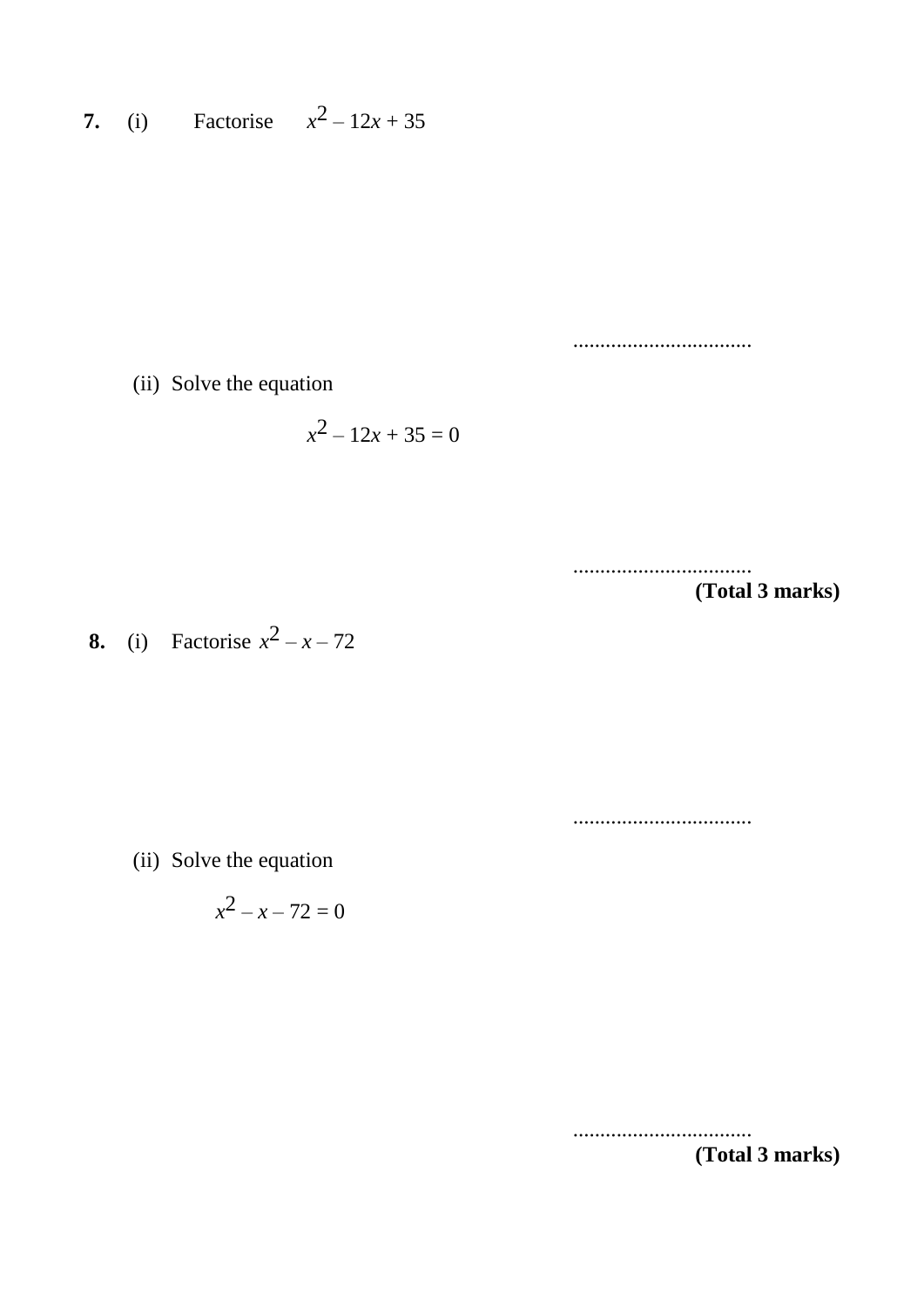**9.** (a) Factorise  $x^2 - 15x + 56$ 



(b) Solve 
$$
x^2 + 9x + 18 = 0
$$

*x* **=**………………………

or *x* =………………………

**(1) (Total 3 marks)**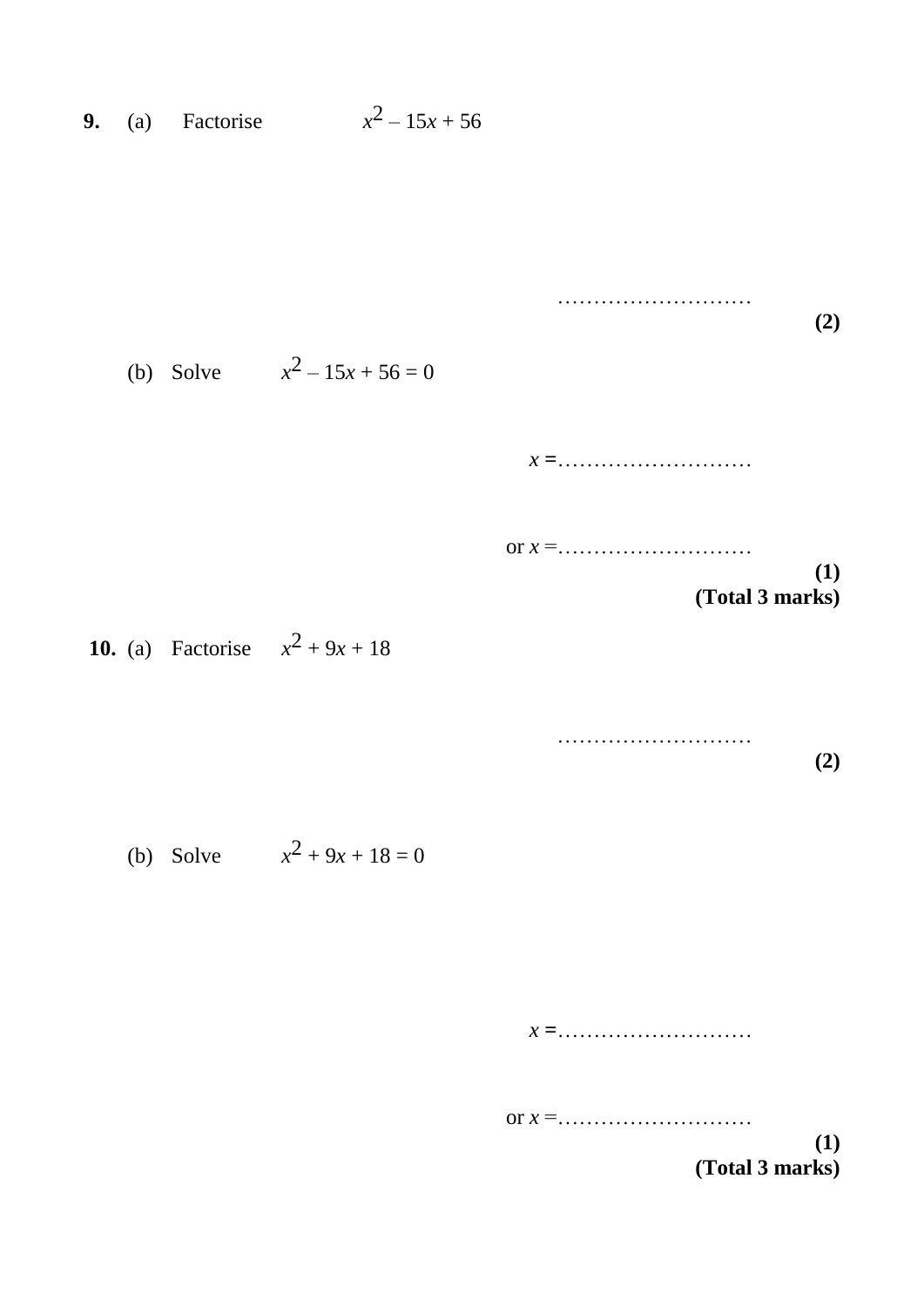**11.** (a) Factorise  $x^2 - 2x - 48$ 

|                               | $\mathbf{2}$           |
|-------------------------------|------------------------|
| (b) Solve $x^2 - 2x - 48 = 0$ |                        |
|                               | $x =$                  |
|                               |                        |
|                               | (1)<br>(Total 3 marks) |

**12.** (i) Factorise  $x^2 + 10x + 24$ 

.................................

………………………

(ii) Solve the equation

$$
x^2 + 10x + 24 = 0
$$

................................. **(Total 3 marks)**